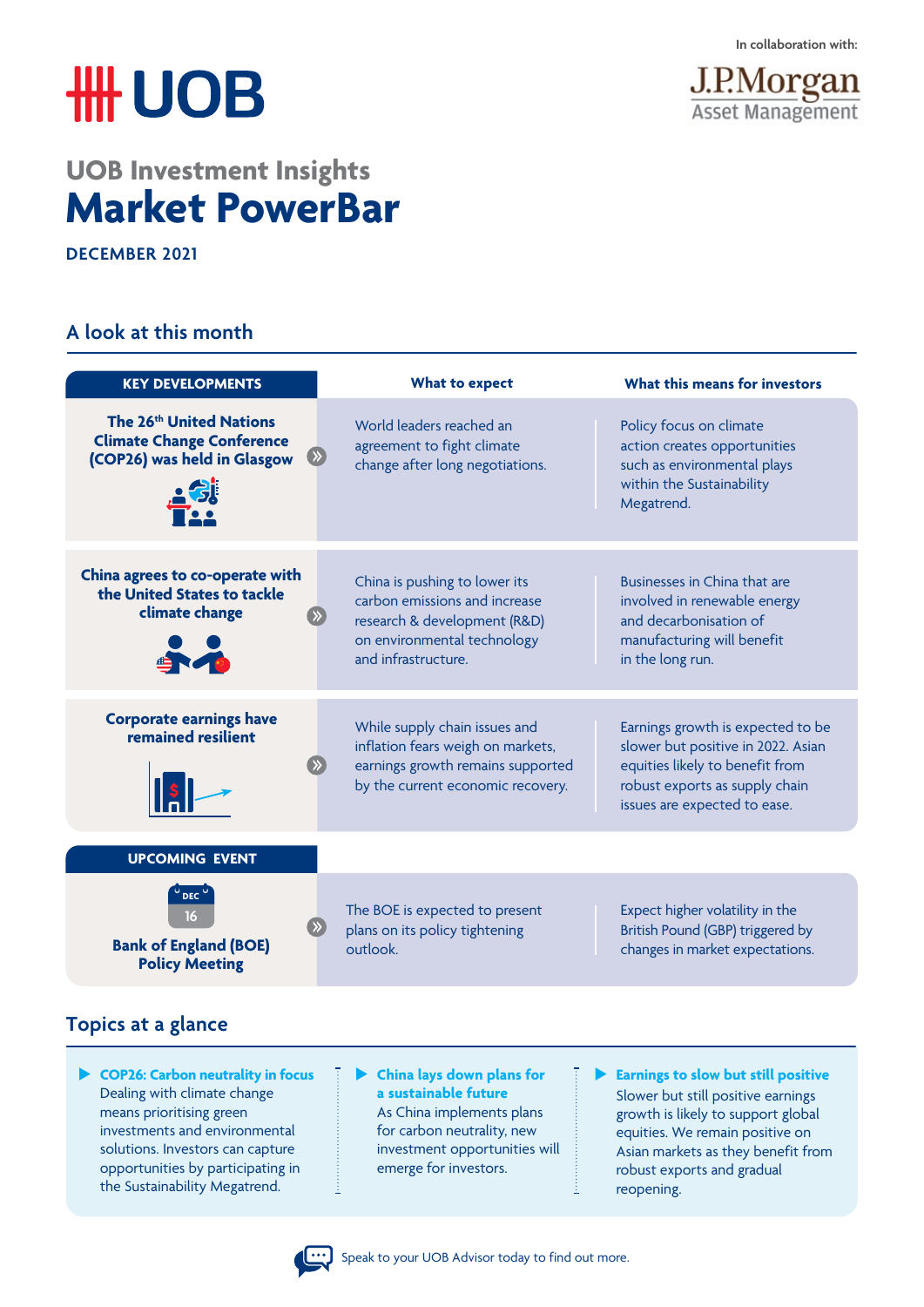#### **Topic 1:**

## **COP26: Carbon neutrality in focus**

**The UN Climate Change Conference (COP26) saw governments coming together to tackle climate change. A key focal point in COP26 was on implementing measures to limit global warming to 1.5 degrees Celsius by reducing greenhouse gas (GHG) emissions. Investors should pay increasing attention to the actions taken by governments to address climate change and GHG emissions in the years to come.**





**Source:** BloombergNEF, ICCT, J.P. Morgan Asset Management. We assume raw materials & battery cells are manufactured domestically. Data as of 31 December 2020.

- The tasks and policies needed to fight climate change are complicated, and their possible impact on economic development could make implementation challenging. New initiatives to hit environmental targets will arise, leading to new investment opportunities. For example, electric vehicles are expected to emit less carbon dioxide throughout their entire lifetimes compared to traditional ICE vehicles, which will help countries to reach emission reduction goals (Figure 1A).
- The electric vehicle market is still relatively small but is growing quickly (Figure 1B). Additionally, renewable energy generation and storage, new energy vehicles and relating infrastructure are expected to receive policy support, which could lead to new investment opportunities for investors.



**Source:** BloombergNEF, J.P. Morgan Asset Management. Data reflect most recently available as of 10 November 2021.



• The importance of dealing with climate change will mean a shift in focus to more green industries, creating new opportunities for investors to ride on the Sustainability Megatrend. Meanwhile, other sectors such as fossil fuels, heavy industries and transportation could fall out of favour as they face rising costs due to the introduction of carbon taxes and other regulatory scrutiny.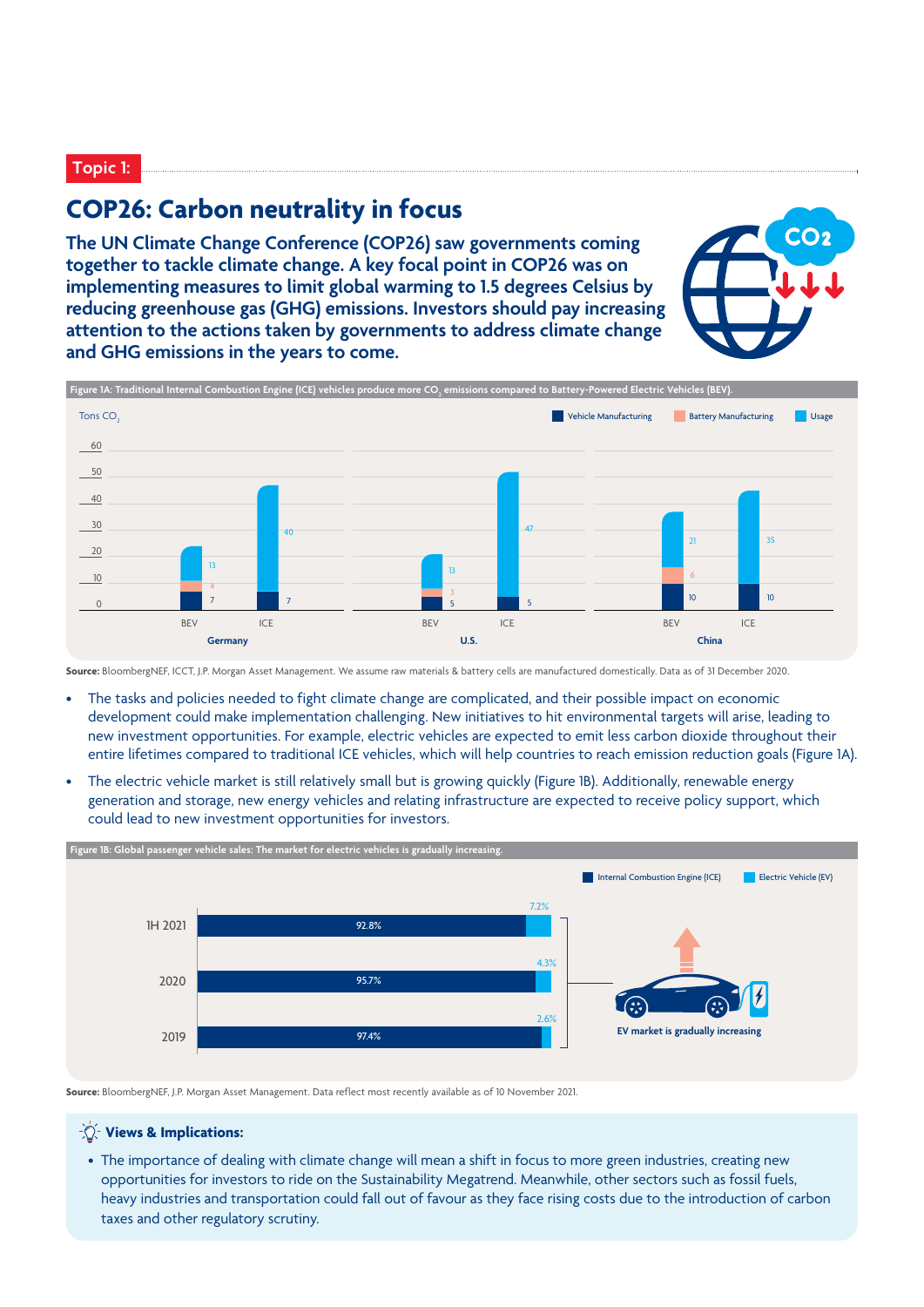**Topic 2:**

## **China lays down plans for a sustainable future**

**The urgency for climate action has risen, as seen in the surprising agreement between the United States (US) and China at COP26 to combat climate change together. This will likely lead to more environmental-focused opportunities as China works toward a carbon-neutral future.**



**Source:** European Commission Joint Research Centre (JRC). Emission Database for Global Atmospheric Research (EDGAR) release version 5.0, Goldman Sachs Global Investment Research.

- China's plans to reach specific climate goals, namely peak carbon emissions in 2030 and carbon neutrality in 2060, could lead to significant investment opportunities for renewable energy implementation. China is the largest source of global CO<sub>2</sub> emissions, with close to 70% of its CO<sub>2</sub> emissions coming from power generation and industrial production (Figure 2A).
- We will likely see further capital expenditure as China moves to develop more sophisticated green energy capabilities. China's push for greater technological independence and further digitalisation trends could also channel further capital towards its local technology sector, which has grown rapidly and caught up with the rest of the world over the past decade (Figure 2B).



**Source:** OECD, J.P. Morgan Asset Management.

#### **Views & Implications:**

- China's climate action plans and push for R&D could lead to more investment opportunities in industries related to clean power generation, carbon store and capture, batteries, and electric vehicles.
- Businesses involved in renewable energy and sustainable environmental policies will benefit in the long run as China works towards carbon-neutrality.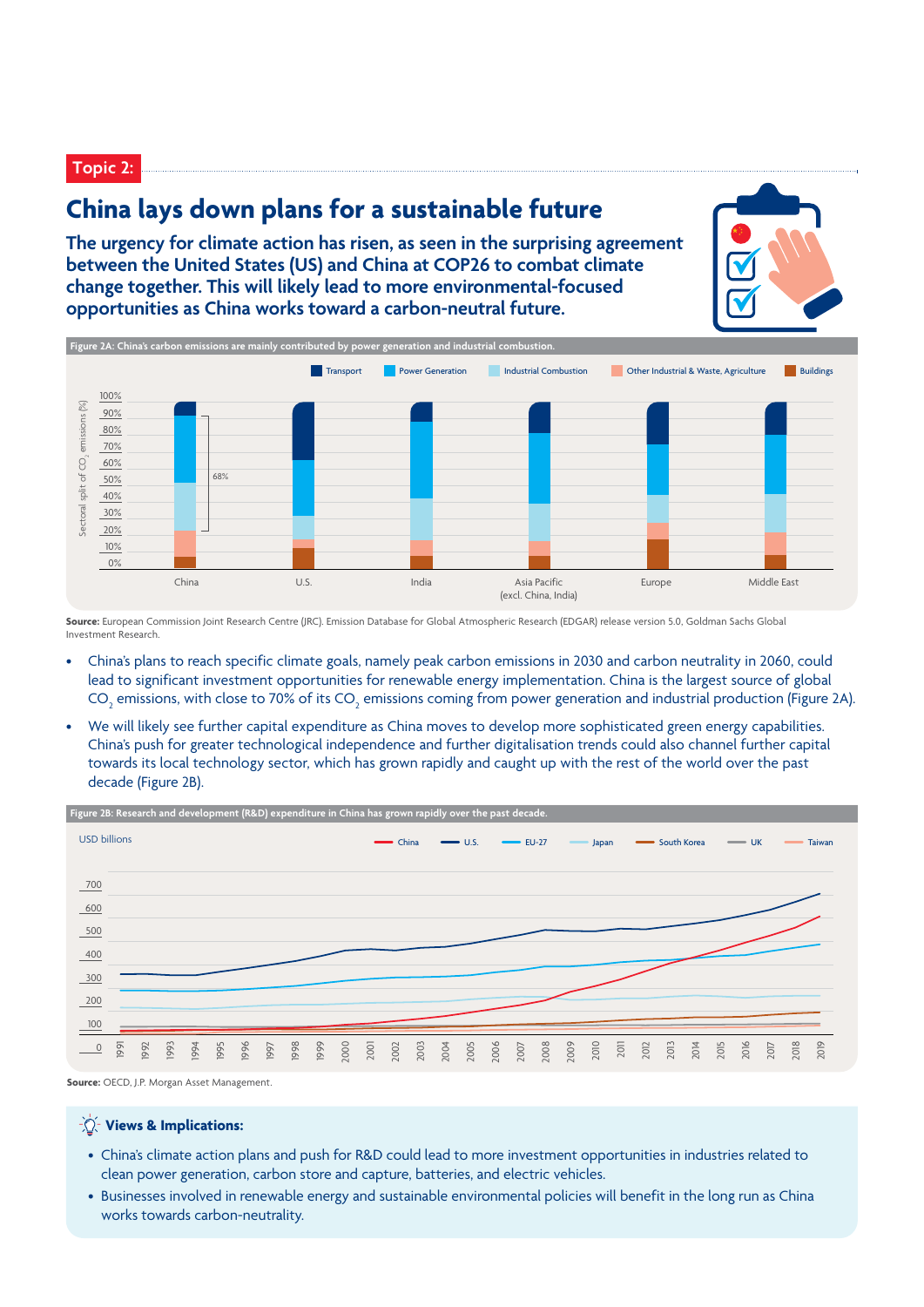#### **Topic 3:**

## **Earnings will slow, but still grow**

**Equity market performance broadly tends to follow earnings and earnings expectations. Despite supply chain disruptions and slower growth weighing down on economic growth during the third quarter, earnings have remained resilient. Global corporate earnings have likely reached a peak in growth momentum but will likely continue to expand at a slower pace.**





**Source:** Source: Google, J.P. Morgan Asset Management.

\* Baseline refers to the pre-pandemic period of 03 January 2020 – 06 February 2020. Mobility data is based on anonymized geolocation data from Google. Data reflect most recently available as of 10 November 2021.

- Global activity may be returning to close to pre-pandemic levels, but some economies are still lagging behind (Figure 3A). A shift away from "zero-Covid" strategies and news of promising anti-viral treatments could lead to opportunities in the Consumer Discretionary sector — particularly hospitality and restaurants — and support earnings outlook.
- In 2022, earnings will likely continue to grow at a slower pace as compared to 2021 (Figure 3B). In particular, Asia is expected to see earnings growth by 10% in 2022.



**Source:** IBES, MSCI, Standard & Poor's, J.P. Morgan Asset Management. Asia Pacific ex-Japan, emerging markets (EM), Europe and U.S. equity indices used are the MSCI Asia Pacific ex-Japan, MSCI Emerging Markets, MSCI Europe and S&P 500, respectively. Consensus estimates used are calendar year estimates from IBES.

#### **Views & Implications:**

• Slower but still positive earnings growth is likely to support global equities. We remain positive on Asian markets as they benefit from robust exports and gradual reopening.